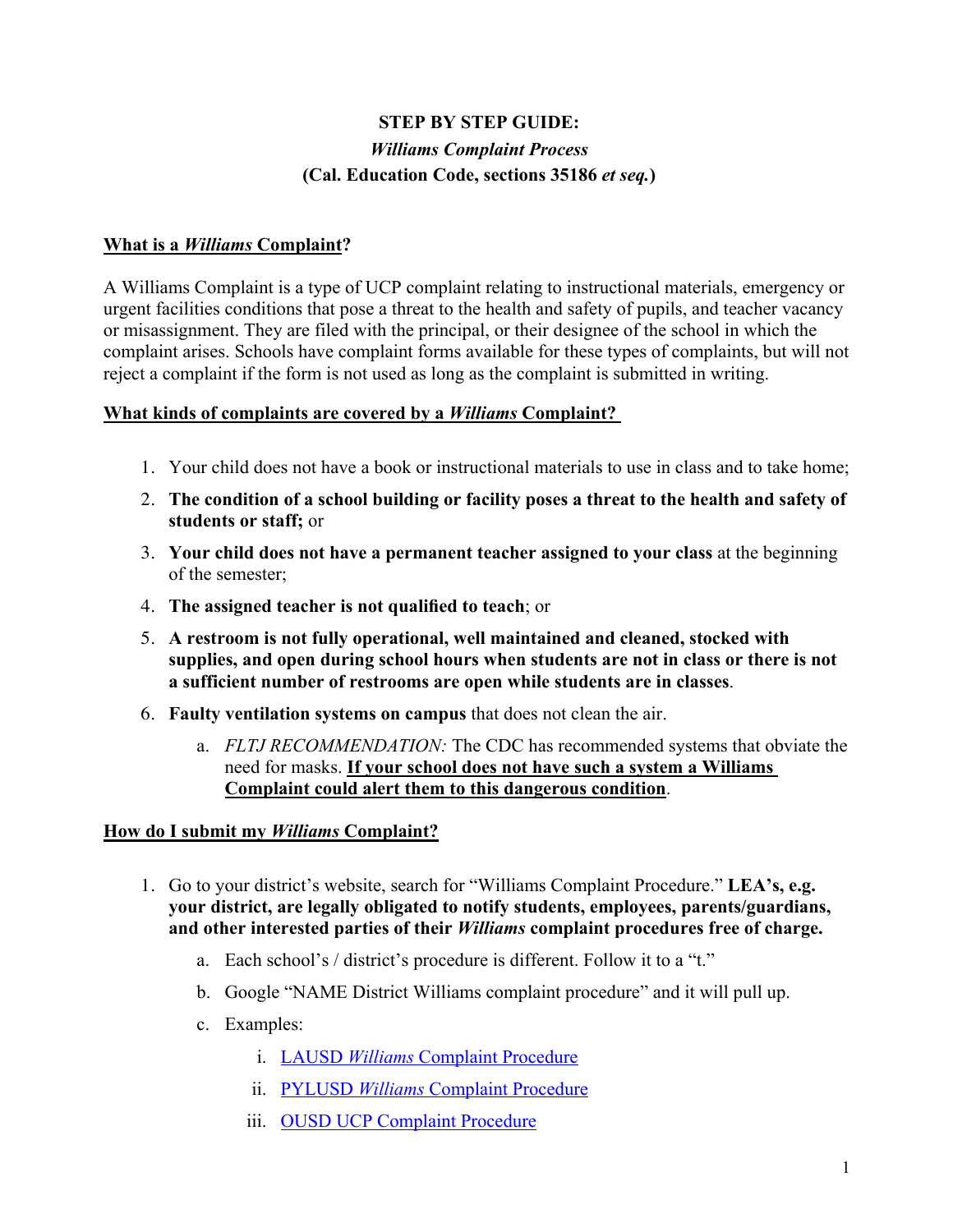- d. Most include the following steps:
	- i. File a written complaint *requesting a written response* (so you know it is being resolved).
		- 1. You do *not* need to use form, but *must* be in writing.
		- 2. *FLTJ Note:* Be as detailed as possible. Who, what, where, when. The more details, the easier to identify the issue and rectify.

#### ii. Submit to **school principal**.

- 1. *FLTJ Note:* Be sure to look up your district's policy, *print it out,*  and check off *every* requirement as you satisfy it to ensure you comply with each step, including who to submit to and how.
- 2. Some districts require that you submit to principal, some to Super.
- 3. Note: if they require online, your submission will not be anonymous. Have to mail in anonymously.
- 4. **Can be filed anonymously –** and without an identifying signature (meaning you scribble initials, but do not sign full name and identify yourself).
- iii. **Make sure to keep a copy for your files.**
- iv. **If you mail, Certified Mail, Return Receipt.**
- v. **Calendar the date receipt is confirmed** to calculate when response is due.

#### **What happens after I submit my complaint?**

- 1. The principal must investigate and fix the problem within 30 working days.
- 2. If the principal does not have ability or authority to fix the problem, he must forward the complaint to the District.
- 3. The District must provide a solution within 30 working days of receiving the complaint, but no later than 40 working days after the complaint was first submitted.
- 4. A written response is due within 45 working days.

#### **What if I am not satisfied with their investigation or response?**

- 1. There is *no* right to appeal *unless* your complaint addresses a condition on the property that poses an emergency or urgent threat.
- 2. All other complaints can be addressed during a school board meeting to explain why the resolution was unsatisfactory and request that the board take action; and
	- a. *Note: your complaint will no longer be anonymous!*
- 3. If you are appealing the resolution of a complaint concerning a condition of a facility that poses an emergency or urgent threat, you have to file an appeal to the Superintendent of Public Instruction at the CDE within **15 calendar days** of receiving the LEA's decision.